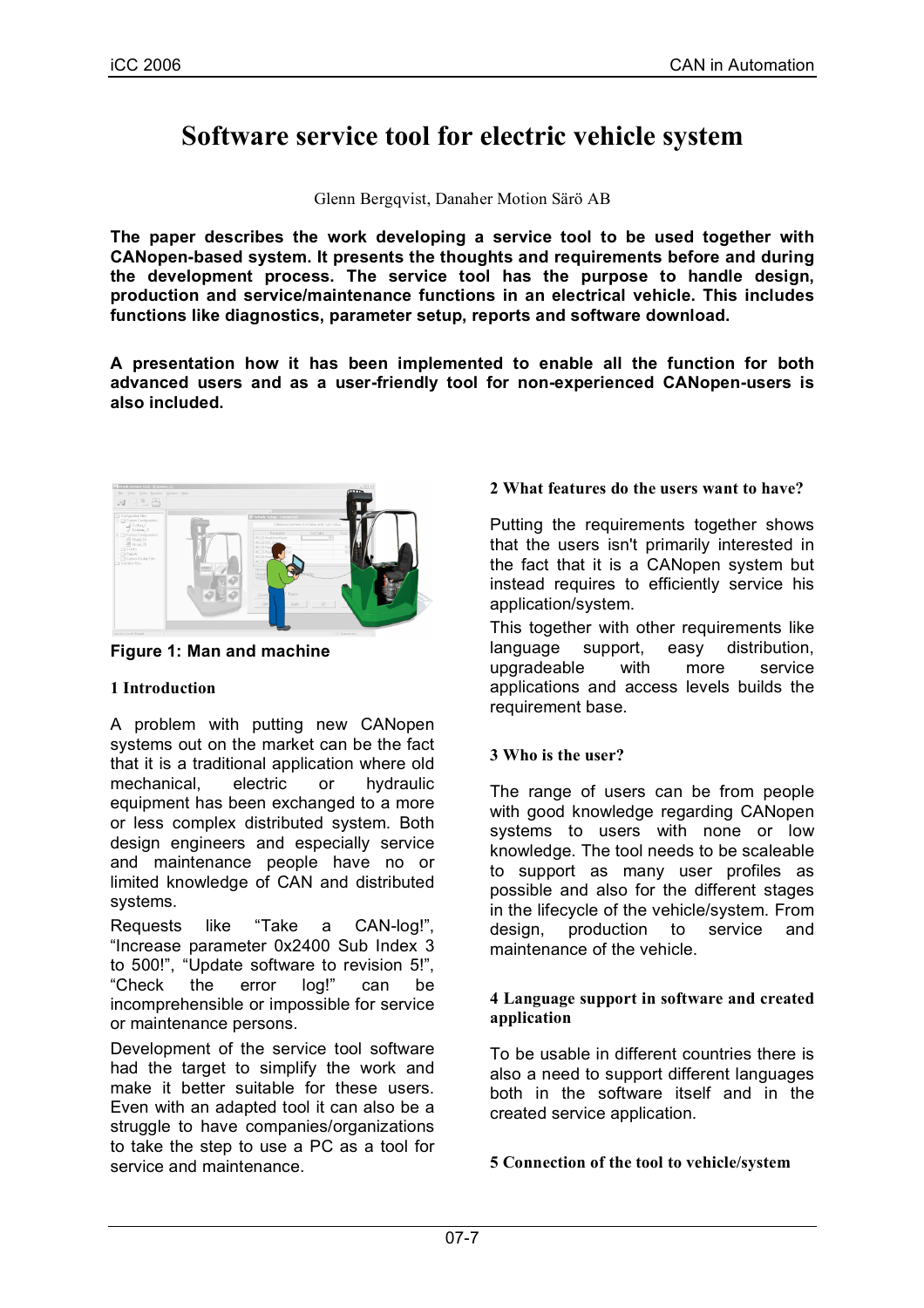The service tool needs to verify that it is connected to the right vehicle/system and to secure that all actions are handled in a safe way. The solution to this is to describe the system and all CANopen nodes available in the system.

The fact that some systems are 'flexible' and sometimes have optional nodes and also can have variants of products needs to be supported.

Identification of the nodes is done with standard CANopen entries and additions:

- Device Type (0x1000:0)
- Software identification

It is also needed to have some possibilities to mask this information to accept minor updates of the connected device.

As the tool supports multiple service applications there are functions to administrate these in a tree view.





#### **6 Communication interface**

Requirements for different interfaces, connectors also add variation in the usage of the tool. Basic connection with a standard CAN-interface, most common USB to CAN, is needed as a first level.

For cost sensitive applications this interface can be an issue and solutions like direct RS232 or USB to the target system is wanted to minimize cost. With such a solution you normally do not get all the other benefits possible when you are connected to the CAN bus accessing all nodes, taking CAN-traffic logs etc.

Wireless or remote connection is also wanted for some applications. Short distance connection with Bluetooth/WiFi and long distance, remote, with GSM or over Internet is possible. This adds other requirements regarding safety and limitations caused by bandwidth.

#### **7 XML file system to support the system**

To meet the requirements for this functionality a XML-based file system has been developed to handle all information needed to be available for the service tool. It is open and easy to upgrade with new information. Any CANopen-device can be added and supported. A system for signing the files to prevent manipulation of contents has been added.



**Figure 3: XML-file system implemented**

Most important files are the Product file (epf) and the System description file (ett).

#### **8 Product file**

For each product (device) a file is created which includes following information. The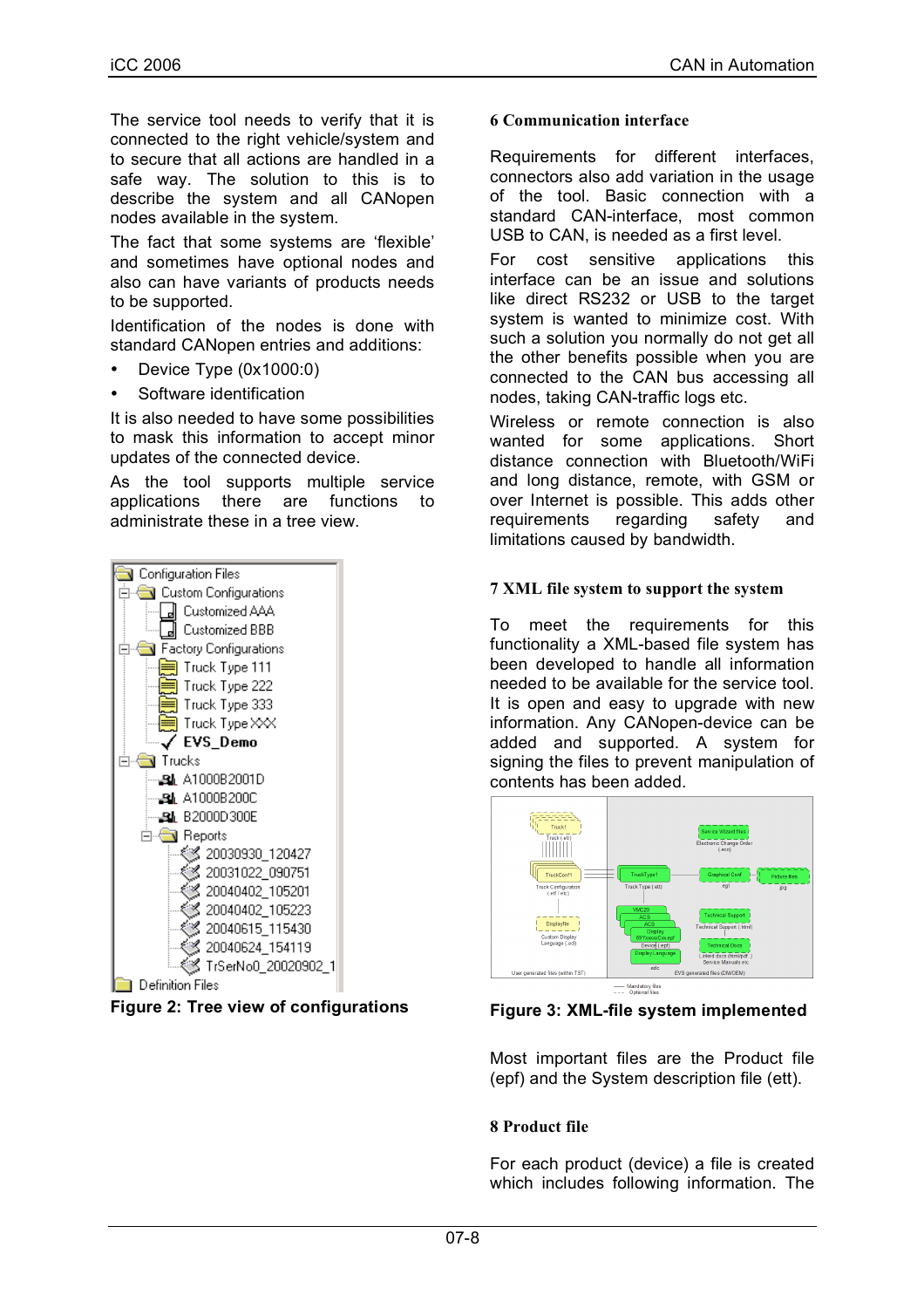Product file is created by the designer of the device/product.

Product:

- Name of the product
- Software article number
- Checksum information
- Timestamp information

Connection:

- Communication speeds supported by the product (including default)
- Node number information

A big part of the product file is normally the object dictionary which includes:

- Symbolic name
- Object type (variable or array)
- Index and SubIndex
- DataType and AccessType
- Minimum, maximum, default value
- Scaling information (factor and offset)
- Unit information
- Bitfield information (to describe symbols with less then 8 bits)
- PublicName (user friendly name of the symbol)
- Visibility (operator/service/OEM/Internal)
- **MaxArraySize**
- Bitfield information (to describe symbols with less then 8 bits)

In the product file information regarding compatibility can also be described and is used by the tool to secure downloading of compatible software.

The last part of the product file includes the software in hex-format to enable downloading software to the product.

For some special products as displays (HMI) a separate file can be used to store all string information etc needed for the display to support multiple languages.

# **9 System description file**

To describe the vehicle/system an xml-file called TruckType is used. Information inside describes which products (nodes) is included. This file is created by the designer of the service application.

TruckType:

- Name of the vehicle
- Article number
- Baud rate

Devices:

- Node ID
- DeviceName
- Article number
- Article number match (to make it possible to have a mask as a rule to access the vehicle with the tool)
- Type code (DeviceType)
- Type code mask (to make it possible to have a mask as a rule to access the vehicle with the tool)
- SDO RX and TX information about COB-ID to use
- Information if device is optional or mandatory
- Public name. A user friendly name showed in the software. Included for all strings showed in the software there is the possibility to add a language code



**Figure 4: System description file (ett)**

# **10 Views**

The configurable user interface which is normally unique for each vehicle type is described as views. They can be of different sorts for diagnostics (read only) or setup for writing information to the vehicle. Other types of views are logs for reading array-information and reports useable to make printouts.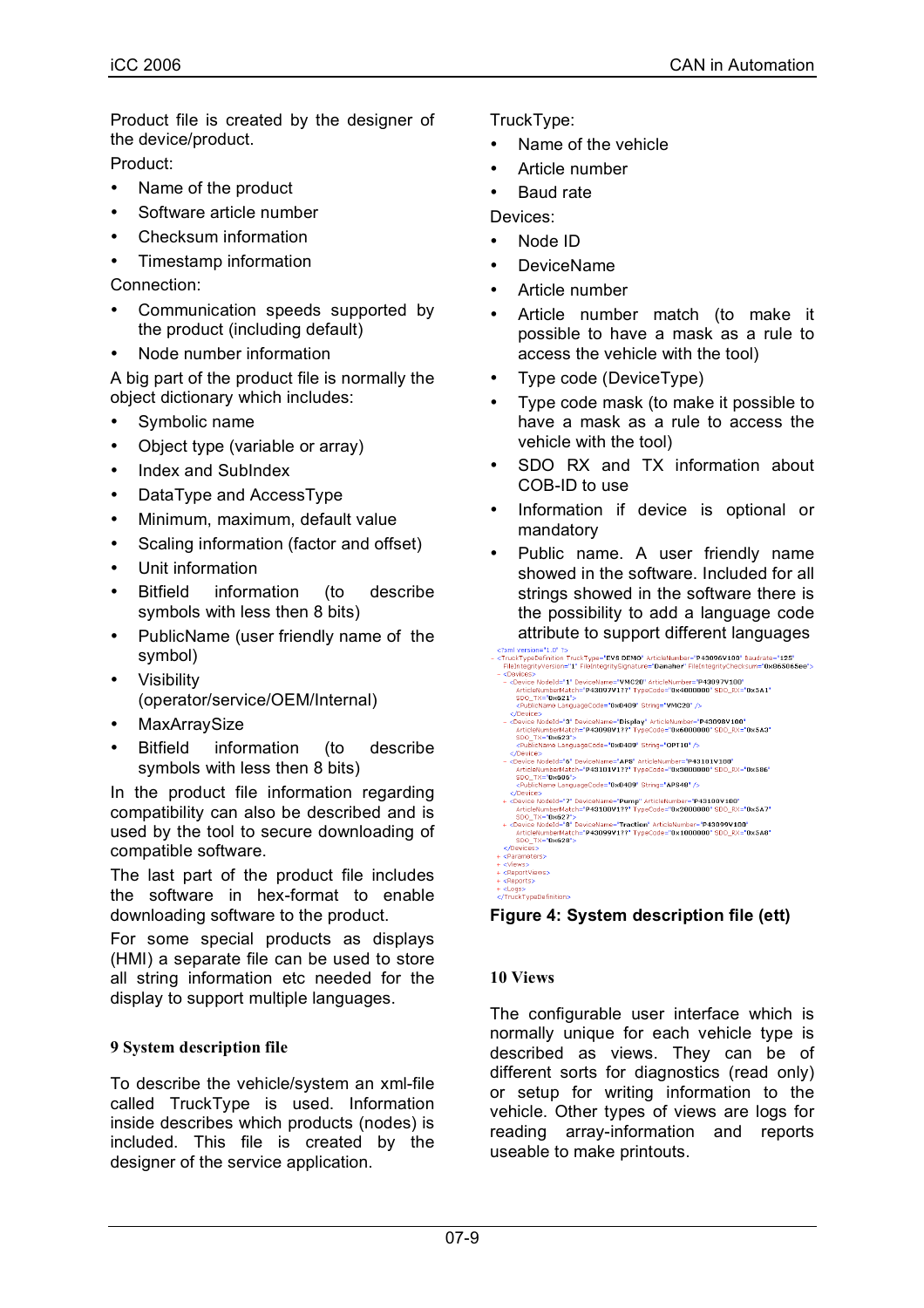

## **Figure 5: User interface**

Also here language code attribute can be used to fully support different countries.

- View name
- Visibility (access level)
- Save in configuration enable (for setup views where value wants to be stored on the PC)
- Update interval (how often SDOquestion is sent in ms)
- Public name (with language code support)

Each view has contents of a number of parameters. Description of each of them includes:

- Symbolic address (describing which node and object)
- Access type (rw, wo, const)
- Representation. Describes in which format information shall be shown (Decimal, ScaledDecimal, Hexadecimal, String, FixedString, ....)





Depending if the view is for setup (read/write) or diagnostics (read) the number of columns differ. To indicate difference between stored value in the PC and the read value from the vehicle the background color is changed to easy see that a parameter doesn't have original value.

## **11 Reports**

A number of views can be gathered together to form a report. This is used to make printable reports or stored for later retrieval.

Typical use is service reports or the possibility to document settings in a vehicle from production.



# **Figure 7: Report example**

# **12 Logs**

Another form of view is a log which is used to read array information. This is normally used to read typical error logs etc.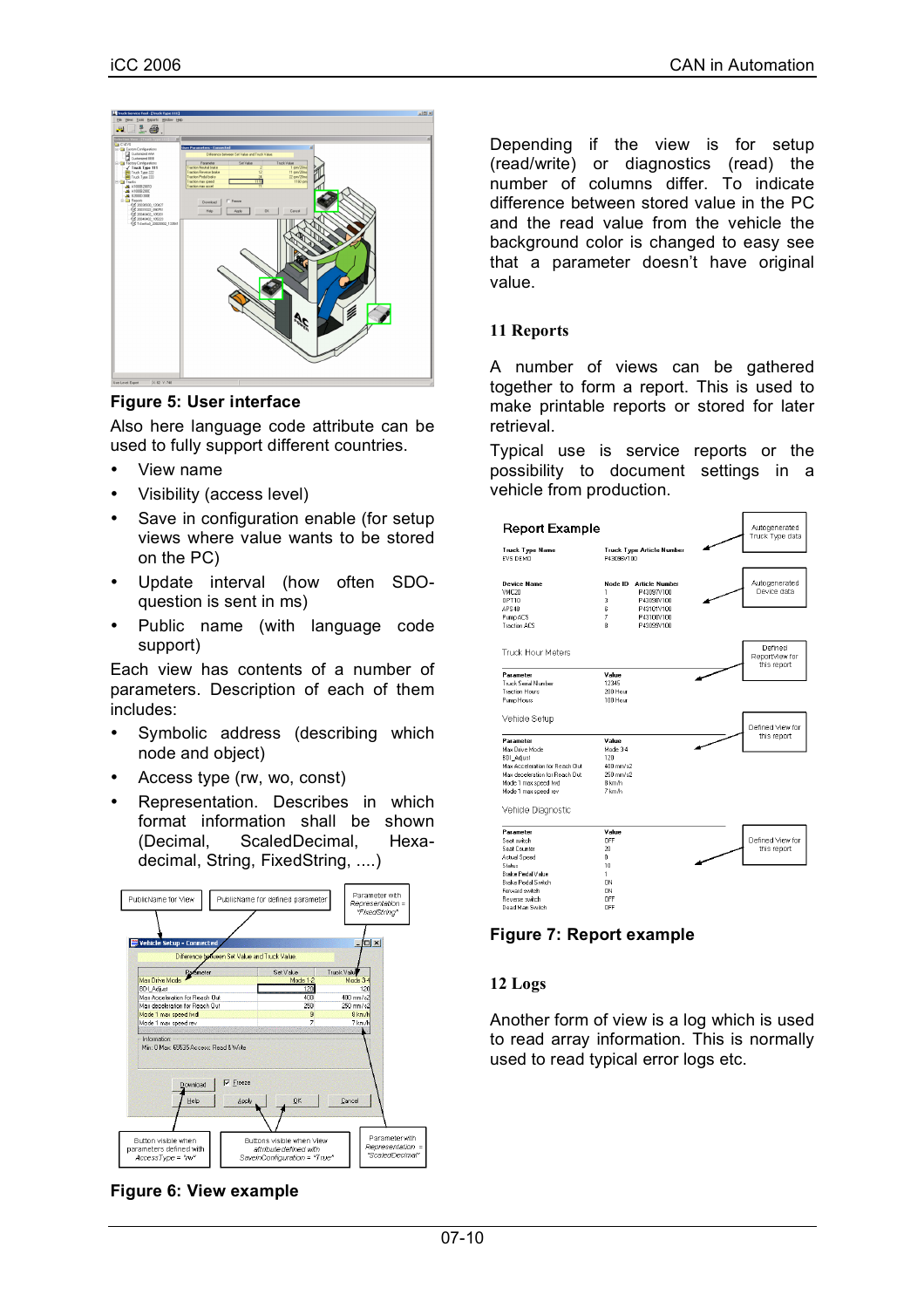

#### **Figure 8: Log example (array information)**

The translation of a value to a understandable string can be very useful to read error log information to both present cause of error and also provide the user with possible actions.

## **13 Service wizard**

To simplify some functions even more a way of using electronic change orders is implemented. It makes it possible to remove some manual actions from the user checking software versions for updates etc. This is done by writing a script.



**Figure 9: Electronic change order example**

Some functions in the service tool is available through the script engine to make maintenance work automated.

#### **14 Flexibility for different users**

To support functions for simple to more advanced users the software is handled with options to mainly avoid the software to be to complex for simple usage.

There is also a safety issue where for example a service engineer shall not have the possibility to upgrade software and not freely browse and edit the full object

dictionary. This can be needed for design use.



### **Figure 10: Possible user functions**

For the more experienced CANopen user an EPF Explorer-function is available. With this function the full object dictionary can be browsed. Reading and writing of parameters can be done without limitations used in other parts of the tool.

## **15 File integrity**

To protect against any manipulation of the xml-files used by the tool a checksum/identification feature has been integrated. A file that has been manipulated will not be valid and the service tool will ignore the file and give an error message.

# **16 Distribution**

An important feature is the way the software and the service application itself can be distributed.

Tools in the software for import of new service applications is included to make updates fast and efficient.

CD-distribution is simple as the installation process includes functions to include installation of software, drivers for different CAN-interfaces, service application (XMLfiles) and also possibility to add additional documentation as service manuals, technical support screens etc for the vehicle/system.

Customization with logos for end-user organization etc is also available.